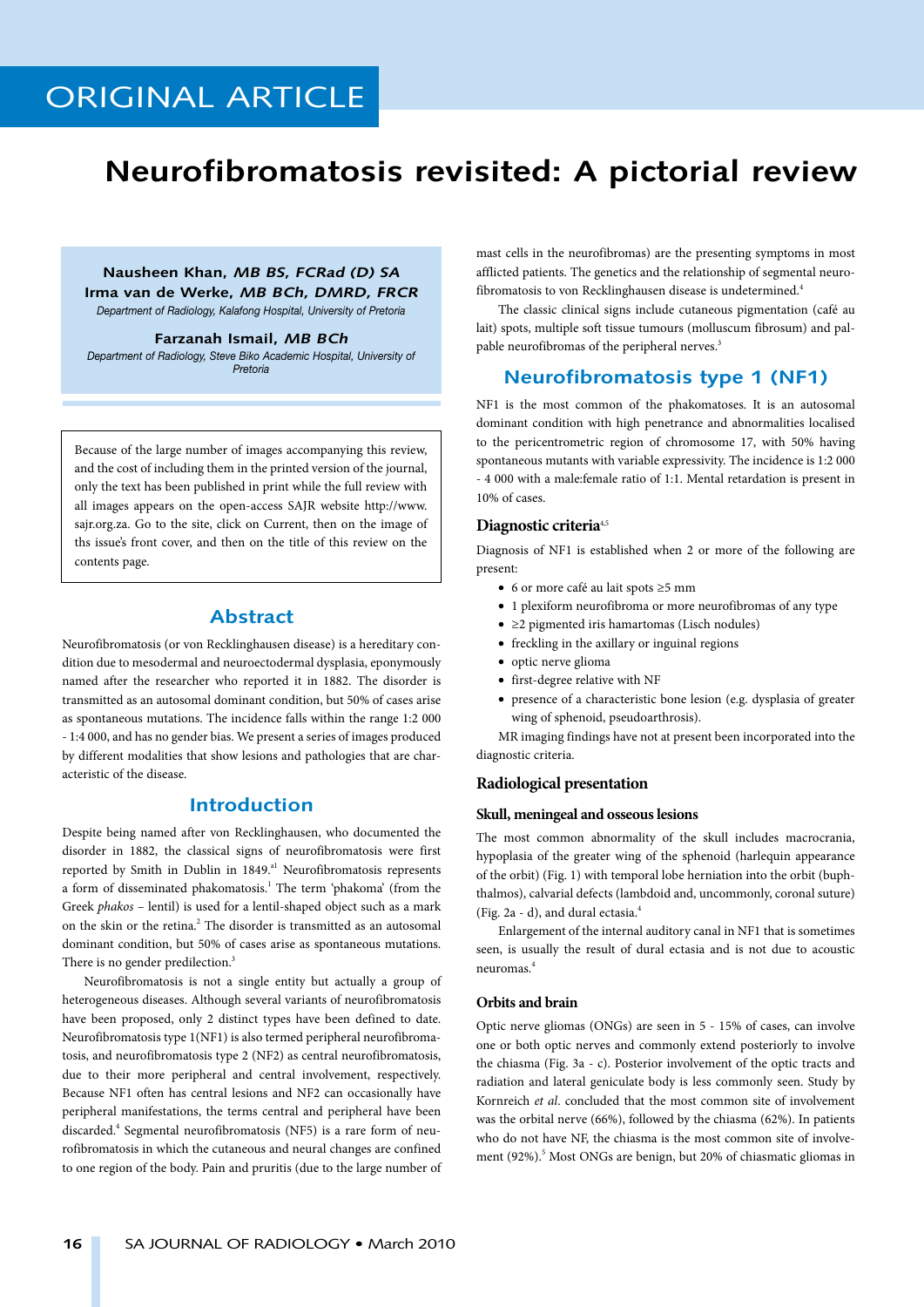children may behave aggressively.4

Imaging is best determined by magnetic resonance imaging (MRI). Most tumours are iso- to hypo-intense to brain on TI (Fig. 3b) and show increased signal on T2 (Fig. 3c). There is variable post-intravenous contrast enhancement. Imes *et al*. have reviewed the MRI findings in 4 patients with ONG and have found that double-intensity tubular thickening characteristic of perineural arachnoidal gliomatosis, elongation of the nerves and downward kinking of the nerves in the mid-orbit are typical imaging findings on MRI.<sup>6</sup>

Non-optic gliomas have an increased frequency of occurrence in NF1. Most are low-grade benign astrocytomas of the brain stem, tectum and periacqueductal region.<sup>4</sup> Plexiform neurofibromas are a hallmark of NF1 and are diagnostic of von Recklinghausen NF (Fig. 4). They are found in about a third of patients with NF1.

Plexiform neurofibromas are poorly delineated diffusely infiltrating multiple tortuous worm-like masses (Fig. 5a) that arise along the axis of the major nerves. The first division (orbital) of the trigeminal nerve (Fig. 5b) is commonly involved and often associated with sphenoid wing dysplasia and middle cranial fossa arachnoid cyst or prominent subarachnoid space.<sup>4</sup>

A computed tomography (CT) scan shows a poorly defined mass in the infratemporal fossa (Fig. 4). On MR imaging, plexiform neurofibromas are isointense to muscle on T1 and enhance moderately to intensely on post-contrast images. Sarcomatous change is reported in 5 - 15% of cases.

Benign brain parenchymal abnormalities are observed in nearly 80% of patients with NF1. Multiple lesions in the basal ganglia, optic radiation, brain stem and cerebral peduncles are common. On CT scan, they are seen as relatively well-defined unilateral or bilateral hypodense lesions with no appreciable mass effect or contrast enhancement (Fig. 6a). On MRI, they appear as focal areas of signal intensity (FASI) in white matter and deep grey matter.<sup>7</sup> The lesions are of variable intensity on T1-weighted images and are hyperintense on T2-weighted images, with sharp or hazy margins. Pathologically, these lesions are foci of hyperplastic or dysplastic glial proliferation, and not neoplastic, and do not show mass effect or contrast enhancement (Fig. 6b - d). These whitematter changes usually diminish with age.<sup>4</sup> Lesion progression in a child >10 years of age warrants close follow-up to rule out neoplasm.8

#### **Spine (spinal cord and nerve roots)**

The incidence of spinal involvement in NF1 is approximately 60%. In a study of patients with NF1 by Thakkar *et al*., 6% of patients had intramedullary tumours, 57% had intraforaminal tumours (dumbbell), and 33% had extradural tumours.<sup>9</sup> Common abnormalities include enlargement of ≥1 neural foramina secondary to the exiting neurofibroma along the nerve root (dumbbell tumour – Fig. 7).Rarely, it may be caused by dural ectasia (Figs 8a - c), arachnoid cysts or lateral thoracic meningocoeles. Posterior scalloping of the vertebral bodies is only due to dural dysplasia (Fig. 8a).4

Other abnormalities include kyphoscoliosis (Fig. 9) which may be due either to vertebral anomalies or to large meningocoeles or neurofibromas distorting and eroding the adjacent spine and ribs (Fig. 9b). Meningocoeles can be lateral or anterior thoracic or anterior sacral in localisation.<sup>4,10</sup>

Intramedullary tumours are typically low-grade astrocytomas. Hamartomatous lesions similar to those seen in the paraventricular white matter are noted with the same MRI signal characteristics.<sup>4</sup>

#### **Chest**

Numerous well-defined subcutaneous neurofibromas may be seen projected over the chest wall (Fig. 10a). Twisted ribbon ribs (Fig. 10b) is a frequently noted feature in NF1, due to mesodermal bone dysplasia. Progressive interstitial fibrosis in the lower zones, and large thin-walled bullae in the upper lung zones, may be seen on chest radiography and high resolution computed tomography (HRCT) of the lungs (Figs 11a and b). Other findings include lateral or anterior thoracic meningocoeles presenting as mediastinal masses (Figs 12a and b), paraspinal neurofibromas or neurogenic tumours. Pedunculated intercostal neurofibromas may be confused with lung nodules.<sup>11</sup>

#### **Musculoskeletal system**

The commonly noted abnormalities include marked anterolateral bowing of the tibia/fibula; pseudoarthrosis (Fig. 13a); and atrophic, thinned (Fig. 13b) or absent fibulas, radius and ulna. Subperiosteal haemorrhage with easy detachment of the periosteum from the bone and endosteal sclerosis (Fig. 14a) may also be seen. Intramedullary longitudinal streaks of increased density, multiple non-ossifying fibromas, intraosseous neurofibromas (Fig. 14b), and single or multiple bone cysts (deossification/ nonossification) may also be seen. Focal gigantism in the form of a digit or an entire limb is often observed (Figs 15a and b), and also, at times, bone erosion from an adjacent neurofibroma can be observed (Fig. 15c). Plexiform neurofibroma of the skin may cause focal enlargement of an area called a pachydermatocoele<sup>1</sup> (Figs 16a and b).

Large soft-tissue skin neurofibromas can at times cause pressure erosion of the adjacent bone (Figs 16c and d) or may also erode the terminal tufts, mimicking acreosteolysis due to other conditions (Fig. 17).

#### **Gastrointestinal tract**

Solitary neurofibroma, neuroma, ganglioneuroma and schwannoma may present as submucosal or subserosal filling defects, with mass effect on adjacent bowel loops with signs of obstruction. Multiple leiomyomas have also been noted.<sup>10</sup>

#### **Genitourinary system**

Plexiform neurofibromas may compress the renal arteries causing stenosis and secondary hypertension. A urinary bladder mass arising from vesicoprostatic or urethrovaginal plexus may also be seen.<sup>10</sup>

#### **Vascular lesions**<sup>10</sup>

Vascular abnoirmalities in NF1 include progressive cerebral artery occlusions, aneurysms, vascular ectasia , arterio-venous fistulas and malformations, renal artery stenosis and a high incidence of coarctation of the aorta

#### **Endocrine abnormalities**<sup>10</sup>

NF1 patients also present with visceral and endocrine tumours such as phaeochromocytomas and thyroid cancers.

#### **Associations**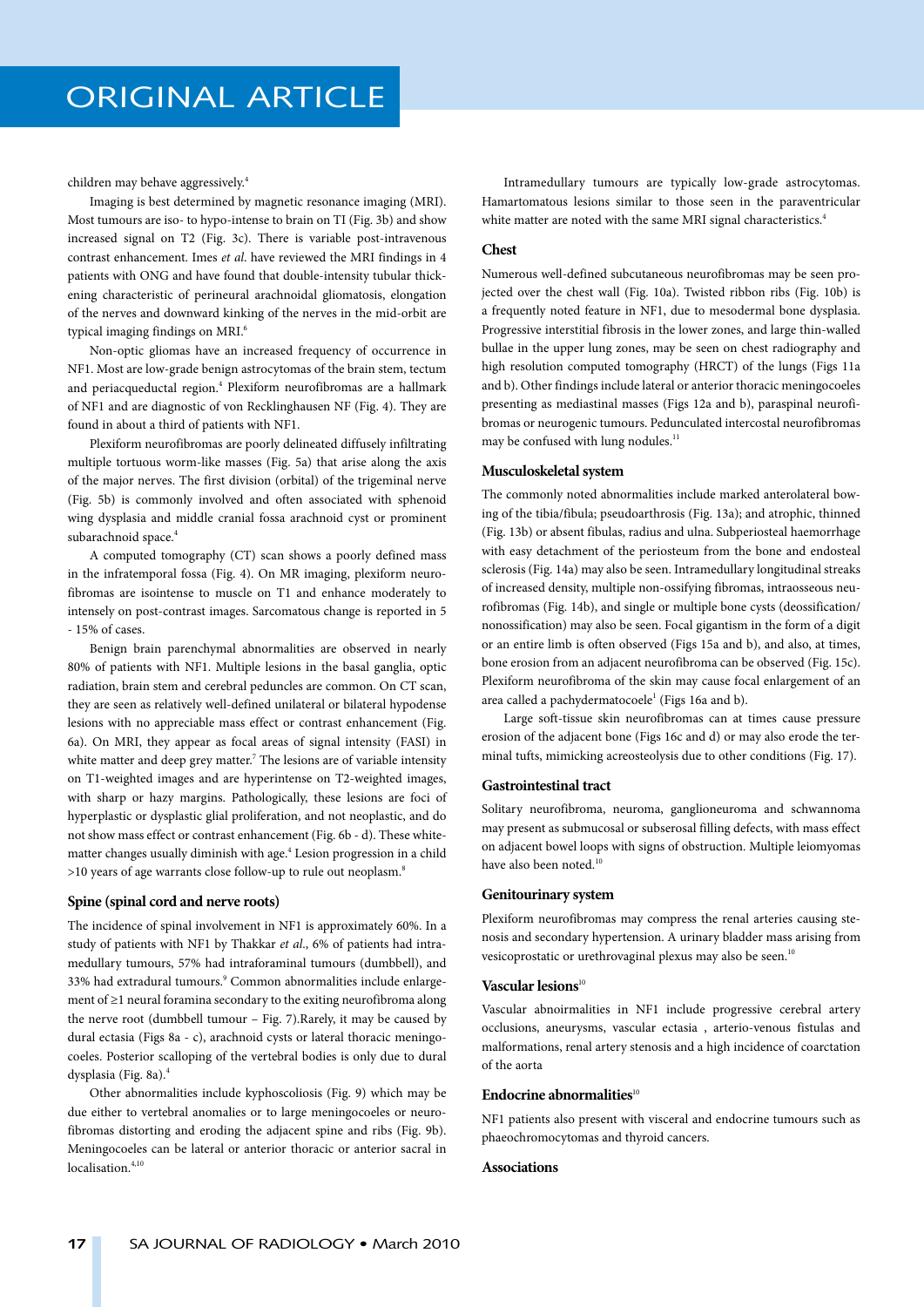The following are associated with NF1:

- multiple endocrine abnormalities (MEA) Type II B
- congenital heart disease (CHD), pulmonary valve stenosis, atrial septal defect (ASD), ventricular septal defect (VSD) and idiopathic hypertrophic subaortic stenosis (IHSS).
- associated congenital abnormalities, failure of vertebral segmentation (Fig. 7a), spina bifida, congenital dislocation of the hip, and osteomalacia due to disturbance of renal function.

#### **Complications**

Malignant transformation to neurofibrosarcomas (Figs 18 a and b) and malignant schwannomas is extremely rare.

In general, imaging cannot distinguish between benign and malignant nerve sheath tumours with certainty; 67Ga scintigraphy has been shown by Levine et al.<sup>12</sup> to be a promising screening technique to identify lesions with malignant degeneration.

#### **Neurofibromatosis type 2 (NF2)**

NF2 is an autosomal dominant condition affecting 1:50 000 people, with the mutation occurring on chromosome 22; cutaneous manifestations are rare as it affects Schwann cells and meninges. The diagnostic criteria are:

- bilateral acoustic neuromas
- first-degree relative with NF2
- single 8th nerve mass or any 2 of the following: schwannoma, neurofibroma, meningioma (often multiple – Figs 19a - c), glioma or juvenile posterior subcapsular lenticular opacity.4

#### **Discussion**

NF2 is associated with tumours of the Schwann cells and meninges. Bilateral acoustic neuromas and multiple schwannomas of other cranial nerves are highly suggestive of NF2. Meningiomas are usually multiple<sup>4</sup> (Figs 19a - c).

The acronym MISME characterises NF2 and describes multiple intracranial schwannomas, meningiomas and ependymomas<sup>5</sup> (Figs 20a - c). Other findings include non-neoplastic intracranial calcifications of the choroid plexus,<sup>4</sup> cerebellar and cerebral cortex and occasionally on the surface of the cerebral cortex, spinal cord ependymomas, multiplelevel bulky schwannomas of exiting roots, secondary changes in the spine (expansion, erosions secondary to cord/root tumours) and rarely endobronchial neurofibromas that can cause obstructive bronchiectasis.13 In the spine, the presence of multiple tumours of various histological types is highly suggestive of NF2.

#### **Conclusion**

Neurofibromatosis, with its multi-faceted presentation, is an entity that has long intrigued and fascinated radiologists, and continues to do so. It is always a diagnostic possibility that should be borne in mind in unusual and rare clinical and radiological presentations.

Acknowledgements

We thank Dr Z Ebrahim for his contribution of the MRIs of the plexiform neurofibroma of the foot and dumbbell tumour of the spine, and Professor ZI Lockhat for her valued input.

- 1. Murray RO, Jacobson HG, Stoker DJ. *The Radiology of Skeletal Disorders*. 3rd ed. Philadelphia, USA: Churchill Livingstone,1990:784.
- 2. Sutton D. *A Textbook of Radiology and Imaging*. 7th ed. Philadelphia, USA: Churchill Livingstone, 2003. 3. Klatte EC, Edmund A, Franken MD, Smith JA. The radiographic spectrum of neurofibromatosis. *Semin Roentgenol* 1976; XI(1): 17-33.
- 4. Osborn AG. *Diagnostic Neuroradiology*. 1st ed. Philadelphia, USA: Mosby, 1994: 430.
- 5. Kornreich L, Blaser S, Shuper A, *et al*. Optic pathway glioma: Correlation of imaging findings with the presence of neurofibromatosis. *Am J Neuroradiol* 2001; 22: 1963-1969.
- 6. Imes RK, Hiyt WF. Magnetic resonance imaging signs of optic nerve gliomas in neurofibromatosis 1. *Am J Ophthalmol* 1991; 111: 729-734.
- 7. Osborn AG. *Diagnostic Imaging: Brain*. 1st ed. Salt Lake City, USA: Amirsys, 2007: 78-82.
- 8. Sevick RJ, Barkovich AJ, Edwards MS, Koch T, Berg B, Lempert T. Evolution of white matter lesions in neurofibromatosis type 1: MR findings. *Am J Roentgenol* 1992; 159: 171-175.
- 9. Thakkar SD, Feigen U, Mautner V-F. Spinal tumors in neurofibromatosis type 1: a study of frequency, multiplicity and variety. *Neuroradiol* 1999; 41: 625-629.
- 10. Dähnert W. *Radiology Review Manual*. 5th ed. Philadelphia, USA: Lippincott Williams and Wilkins, 2003: 309-312.
- 11. Hansell DM, Armstrong P, Lynch DA, Page McAdams H. *Imaging of Diseases of the Chest*. 4th ed. Philadelphia, USA: Mosby, 2005: 679.
- 12. Levine E, Huntrakoon M, Wetzel LH. Malignant nerve sheath neoplasms in neurofibromatosis: distinction from benign tumours by using imaging techniques. *Am J Roentgenol* 1987; 149: 1059-1064.
- 13. Mautner VF, Tatagiba M, Lindenau M, *et al*. Spinal tumours in patients in neurofibromatosis type 2: MR imaging study of frequency, multiplicity and variety. *Am J Roentgenol* 1995; 165: 951-955.
- 14. Kritzinger HG. Neurofibromatosis type 2 a case study. *South African Journal of Radiology* 2002; 6(2): 37-40.
- 15. Sher BJ, Duncan IC. Neurofibromatosis type 1 some cranial and spinal manifestations. *South African Journal of Radiology* 2004; 8(3): 32-35.
- 16. Grobbelaar M, George R, Theron SH, Mapukata A, Andronikou S. Neurofibromatosis 1 (NF1): features on MRI. *South African Journal of Radiology* 2006; 10(4): 33-36.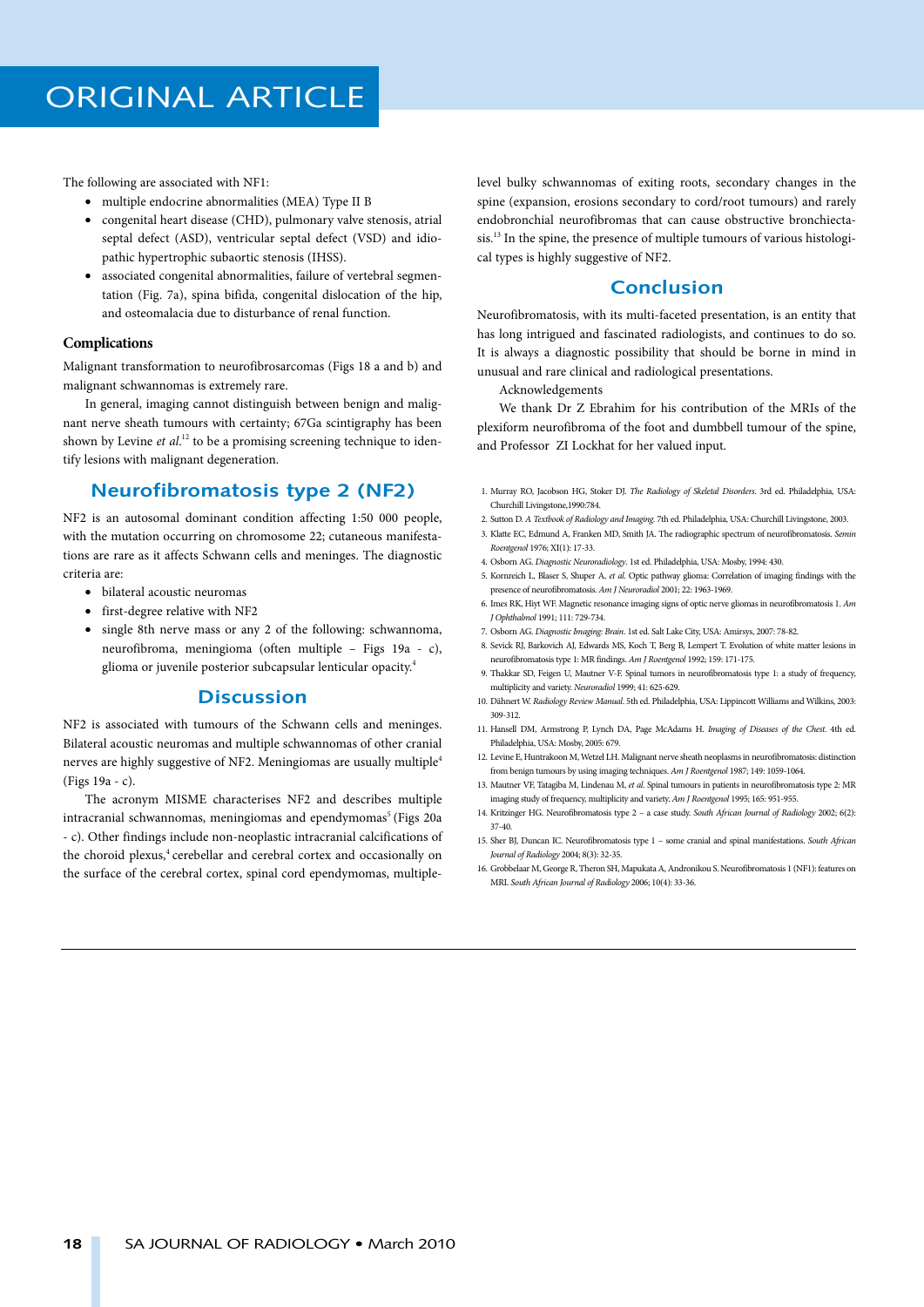

Fig. 1. Frontal X-ray of the skull showing harlequin appearance of the left orbit *owing to hypoplasia of the greater wing of the sphenoid bone.*



*Fig. 2b. Contrast-enhanced axial brain CT with right lambdoid suture defect with an overlying plexiform neurofibroma.*



*Fig. 2a. Lateral skull X-ray demonstrates defect in the lambdoid suture.*



*Fig. 2c. Another patient with a large parietal defect.*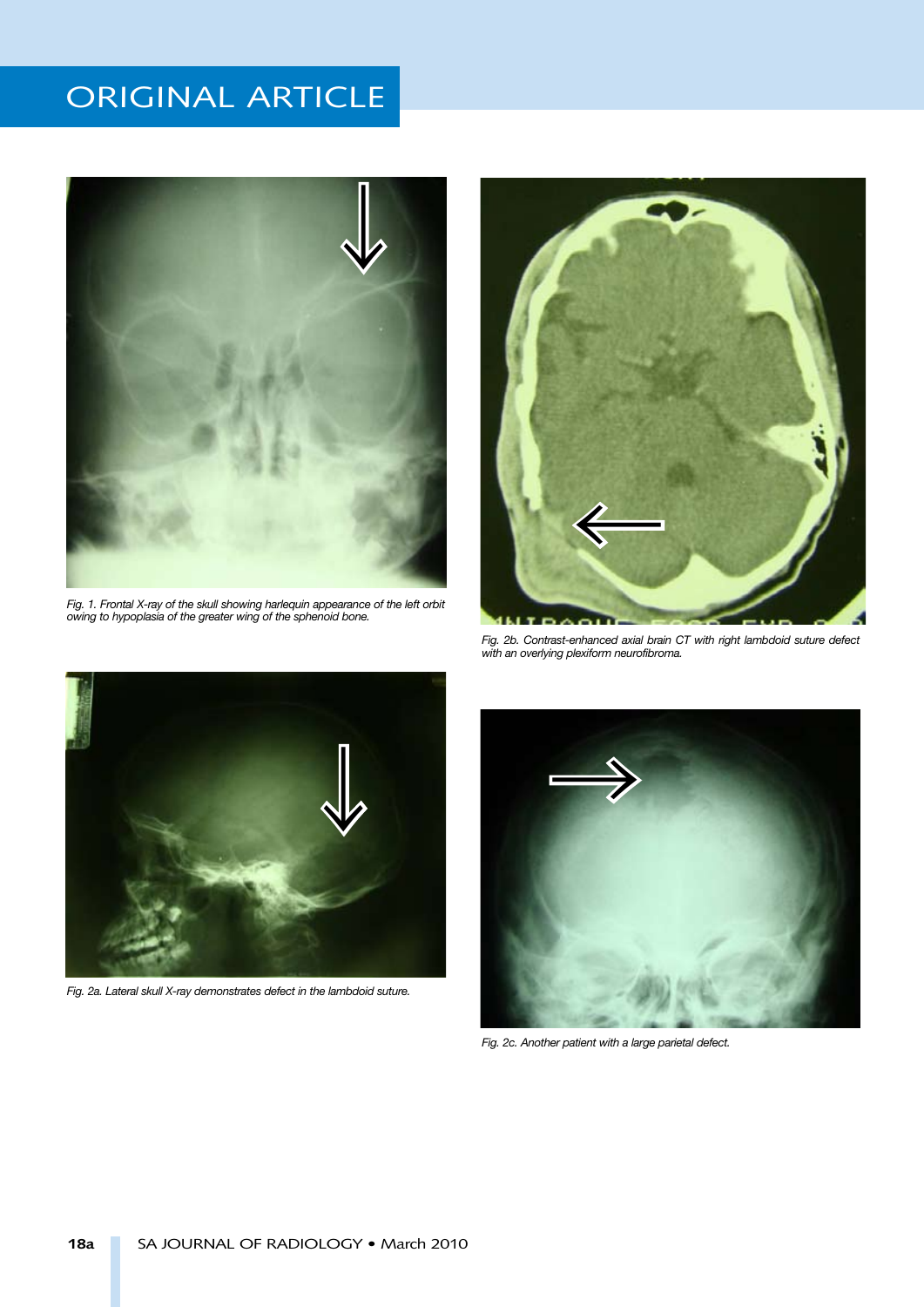

*Fig. 2d. Coronal sutural defect – less commonly seen.*



*Fig. 3b. Coronal T1-weighted MRI demonstrates chiasmatic glioma in a patient with NF1.*



*Fig. 3a. Axial non-enhanced brain CT showing bilateral gliomas at the level of the optic nerve extending into the chiasm.*



*Fig. 3c. Coronal T2-weighted MRI demonstrates chiasmatic glioma in a patient with NF1. High signal is also visualised in the left basal ganglia.*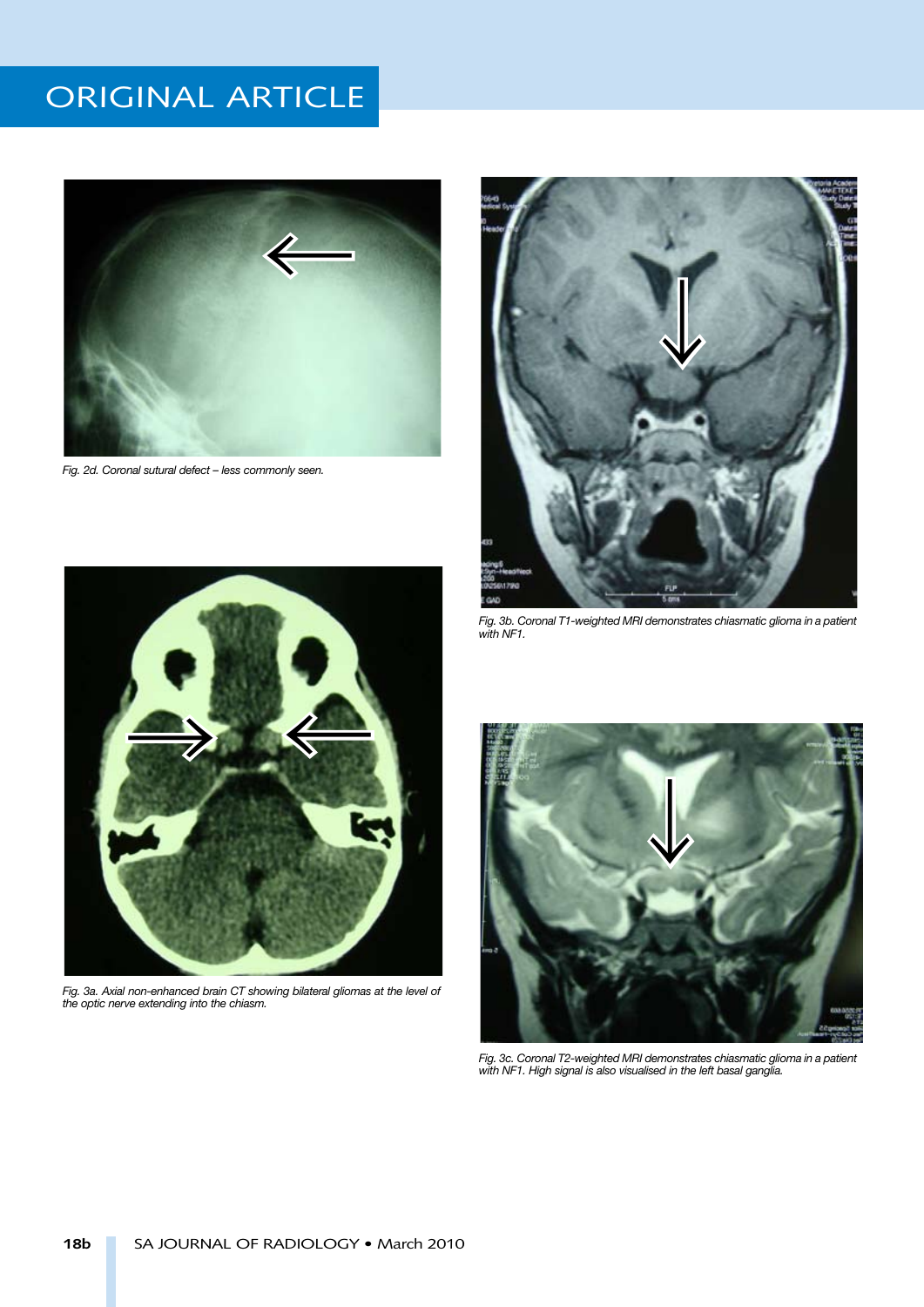

*Fig. 4. Axial CT scan of the skull base showing a large plexiform neurofibroma on the right – note the characteristic poorly delineated diffusely infiltrating mass.*



*Fig. 5b. Axial non-enhanced brain CT showing plexiform neurofibroma of the*  right trigeminal nerve, optic glioma and partial hypoplasia of the greater wing *of the sphenoid bone.*



*Fig. 5a. Coronal T1-weighted image of the distal lower limb showing poorly delineated multiple tortuous worm-like masses typical of a plexiform neurofibroma (courtesy of Dr Z Ebrahim).*



*Fig. 6a. Axial non-enhanced brain CT demonstrating bilateral low-density lesions in the basal ganglia with no appreciable mass effect.*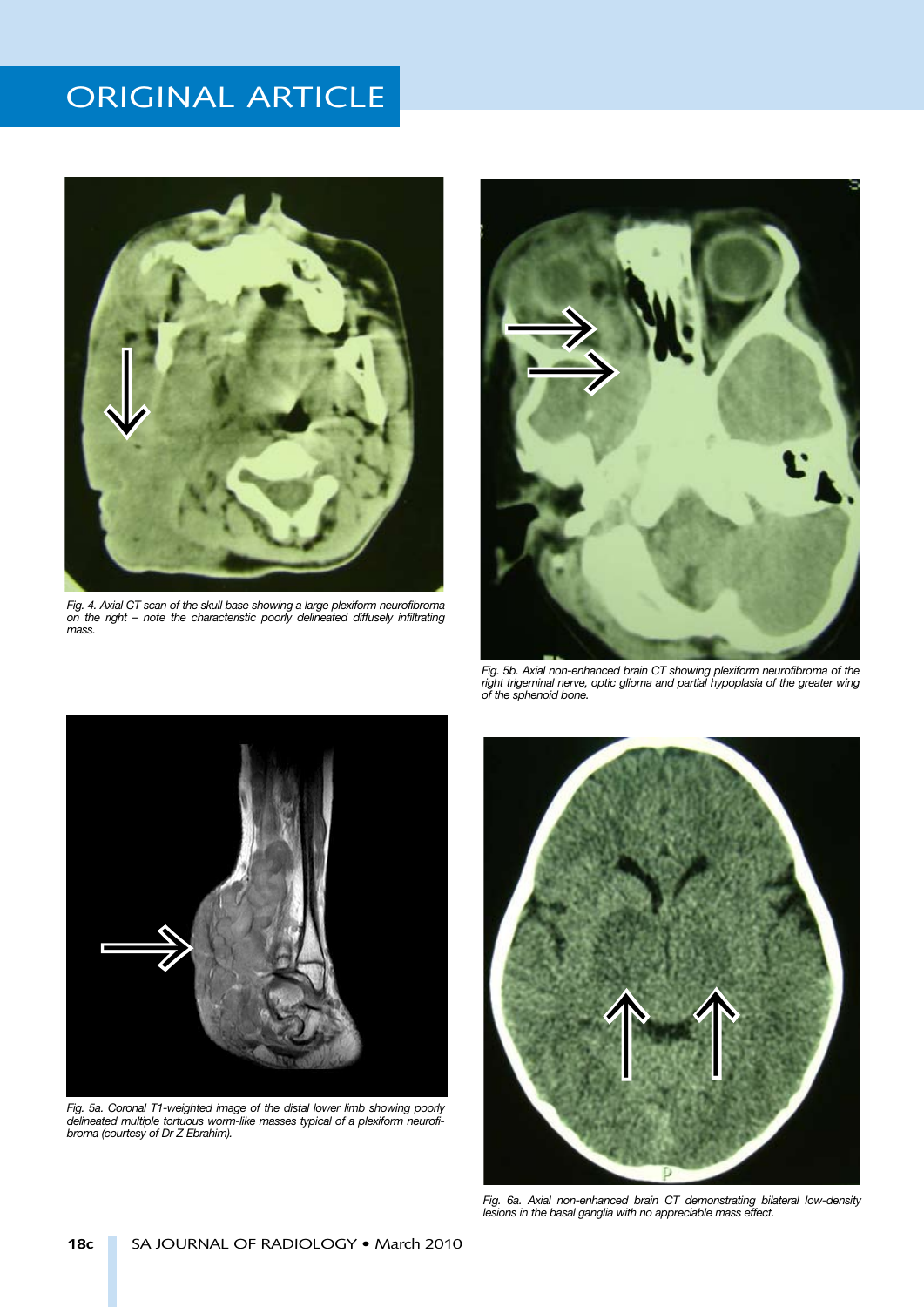

*Fig. 6b. Axial FLAIR sequence of the same patient as above shows bilateral hamartomatous high signal changes in the basal ganglia (FASI) with no appreciable mass effect.*



*Fig. 6d. Axial FLAIR MRI sequence demonstrating bilateral optic nerve gliomas and FASI changes in the brainstem.*



*Fig. 6c. Coronal T2-weighted MRI of the same patient. Note that these lesions are hyperintense with fairly well-defined margins and no mass effect.*



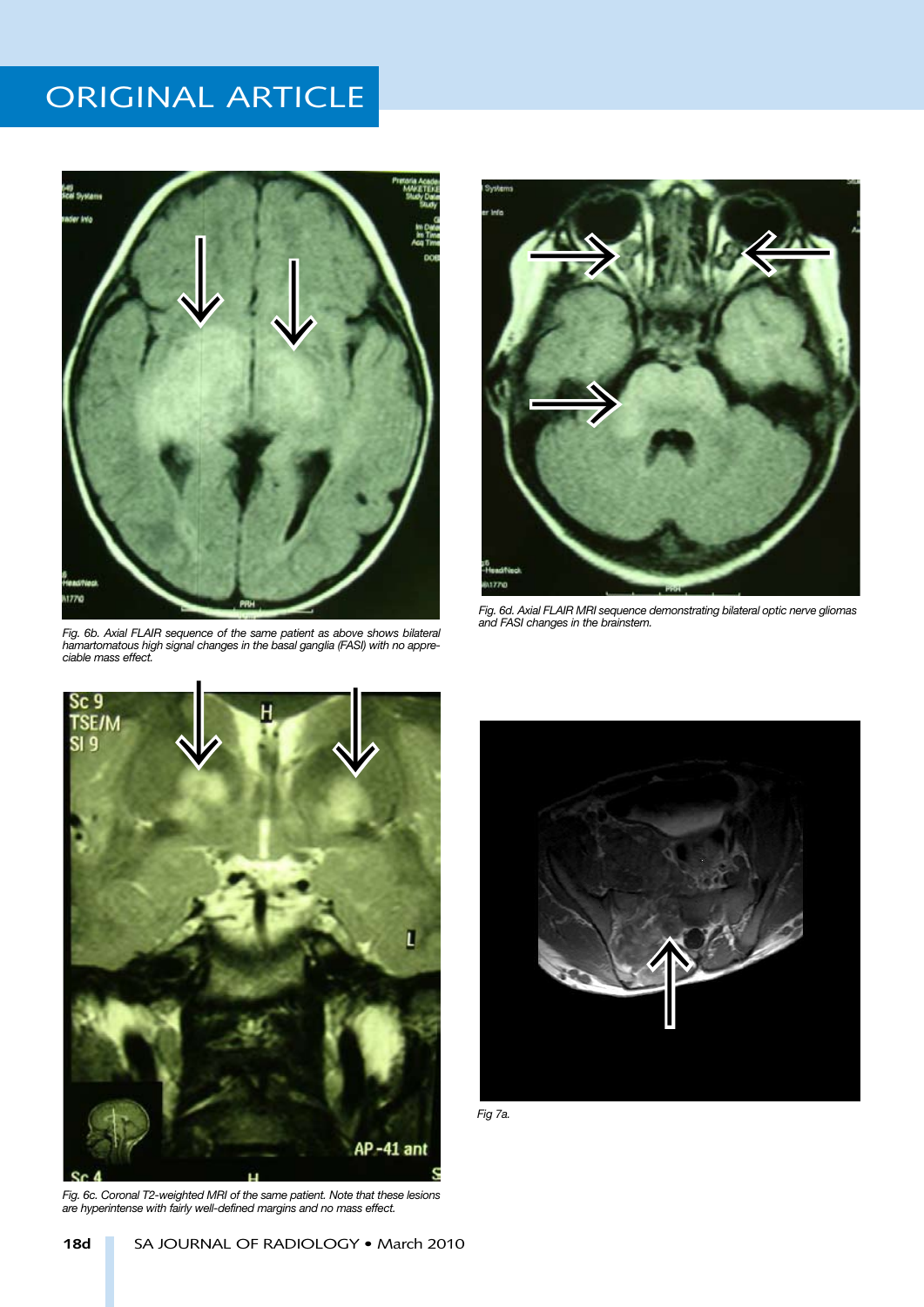

*Fig 7b.*



*Fig. 7c. Axial T1-weighted MRI of the lumbar spine showing exiting neurofibroma along the nerve root at the level of the sacral nerve (courtesy of Dr Z Ebrahim).*



*Fig. 8a. Lateral X-ray of the thoracic spine showing enlargement of the neural*  foramina at multiple levels and posterior vertebral scalloping gibbus owing to *multiple dumbbell tumours and dural ectasia.*



Fig. 8b. Myelogram of the lumbar spine in a different patient showing multilevel *vertebral anomalies and dural ectasia.*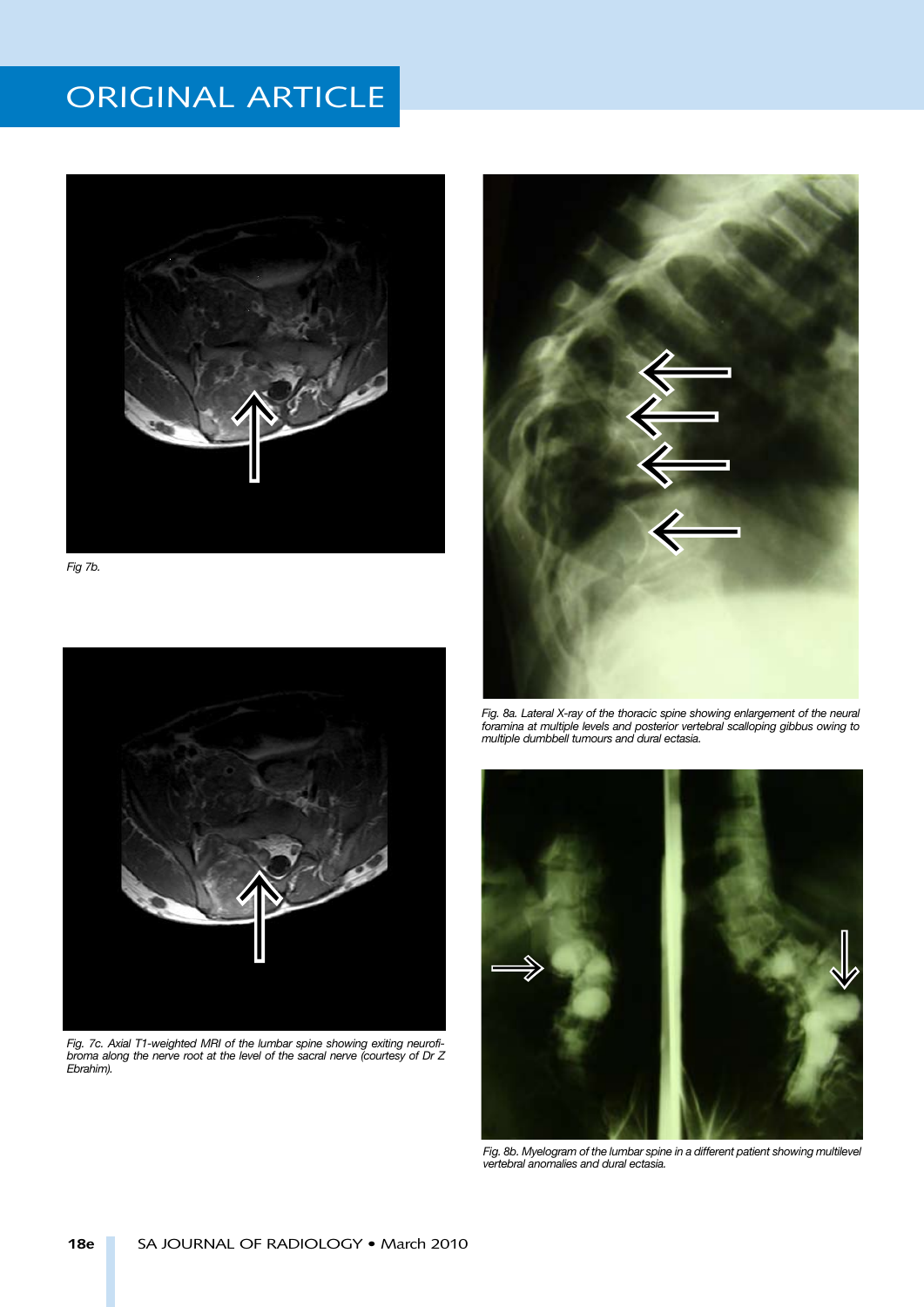

*Fig. 8c. CT myelogram of the same patient as in 8b with dural ectasia.*



*Fig. 9a. Lateral and frontal X-rays of the thoracic spine demonstrating kyphoscoliosis, which may be due either to vertebral anomalies or to large meningoceles or neurofibromas.*



*Fig. 9b. Frontal chest X-ray demonstrates dextroscoliosis of the lower thoracic spine associated with large soft-tissue left para-vertebral mass, erosion and*  thinning of the 10th, 11th and 12th ribs on the left, and left lateral vertebral *body scalloping.*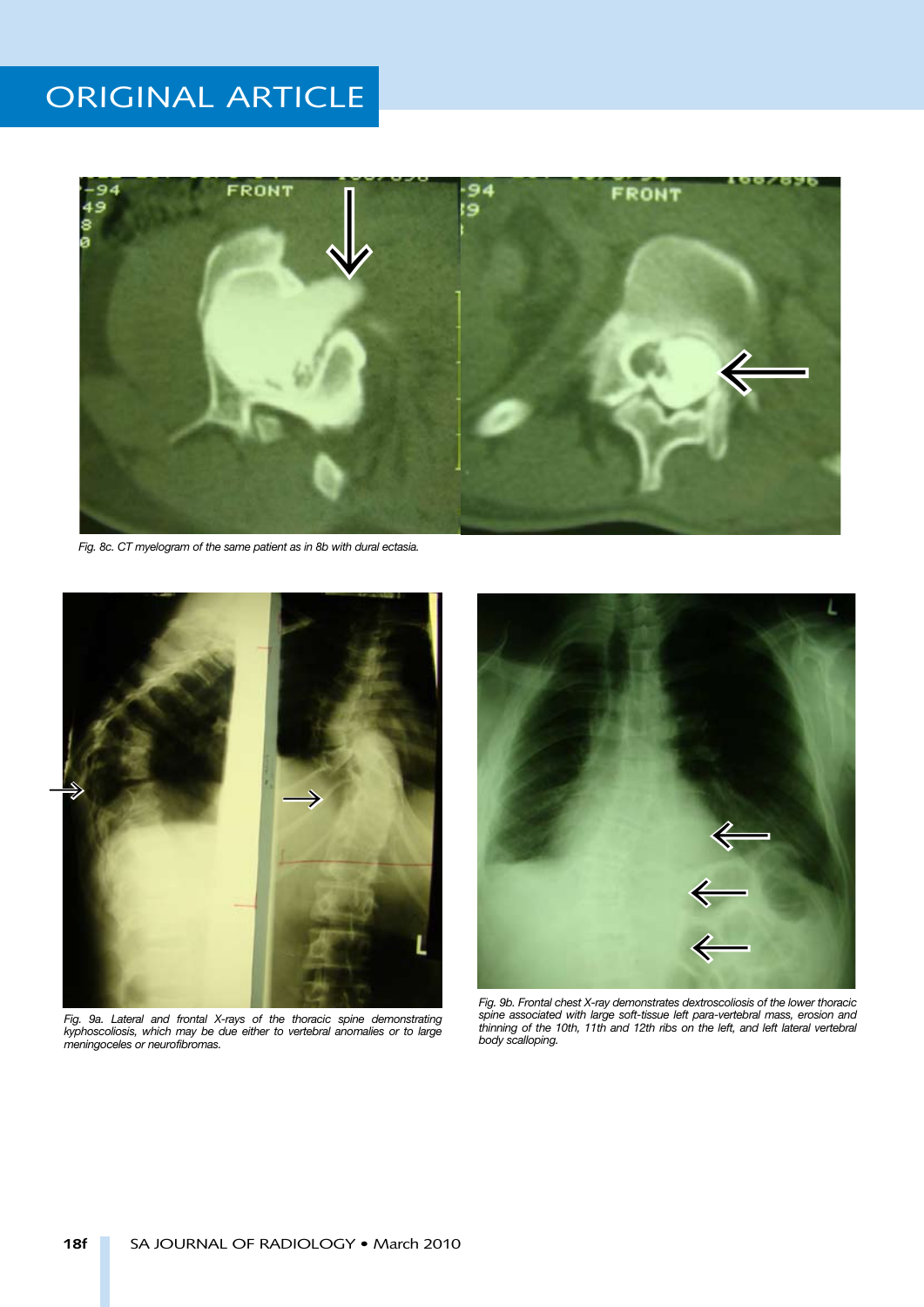

*Fig. 10. CT scan of the preceding patient showing a large plexiform neurofibroma on the left side, causing spine and rib changes.*



*Fig. 10b. Chest X-ray showing twisted ribbon ribs.*



*Fig. 10a. Frontal chest X-ray showing bilateral cutaneous neurofibromas of the areola projecting over the lung fields.*



*Fig. 11a. Frontal chest X-ray with interstitial fibrosis of NF1 complicated by spontaneous pneumothorax on the right.*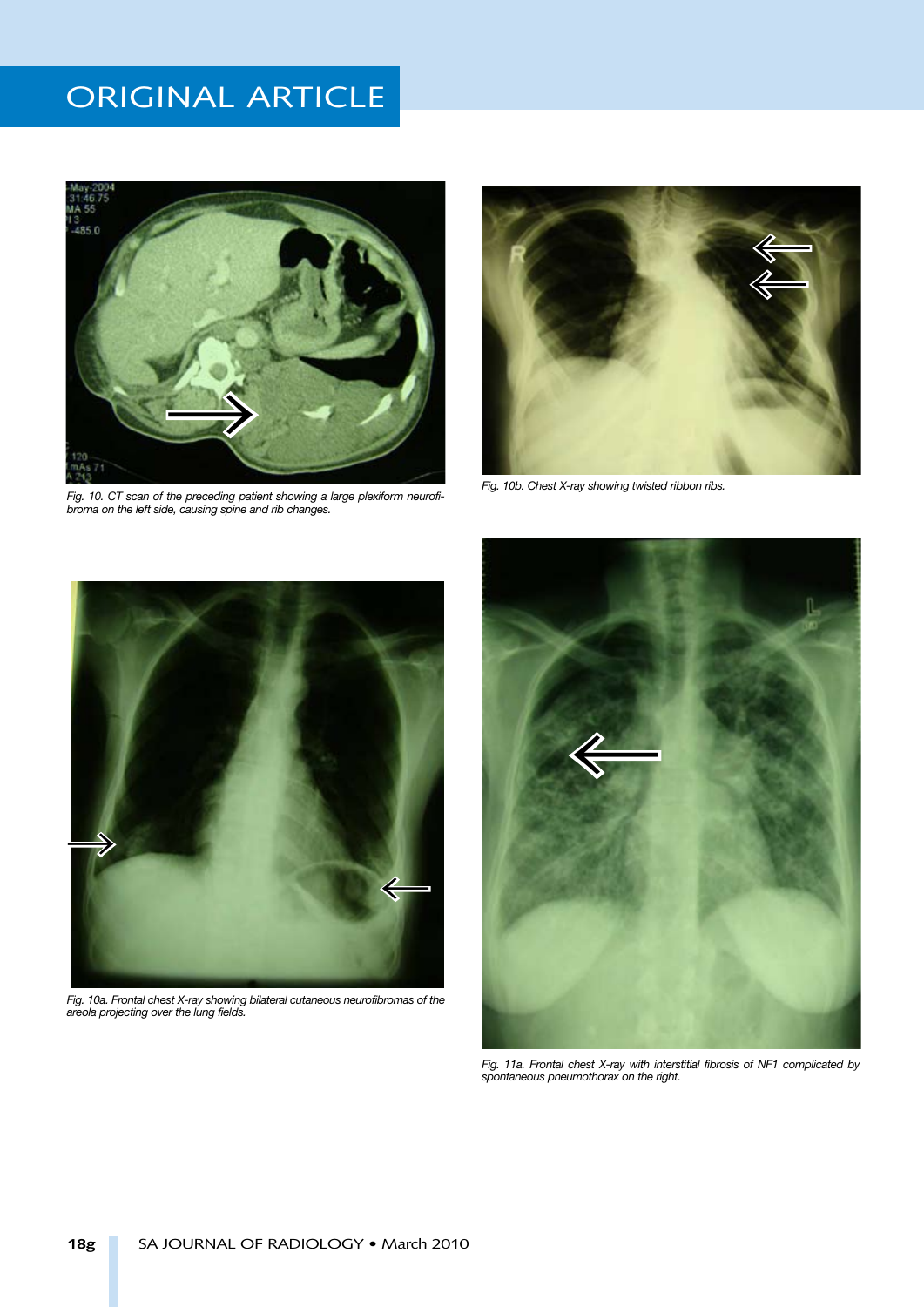

*Fig. 11b. Axial HRCT of the same patient showing interstitial fibrosis and cystic changes.*



*Fig. 12a. Frontal chest X-ray showing multiple cutaneous neurofibromas projecting over the lung fields and a posterior mediastinal mass on the left.*



Fig. 12b. CT myelogram in the same patient demonstrating postero-lateral *meningocoele.*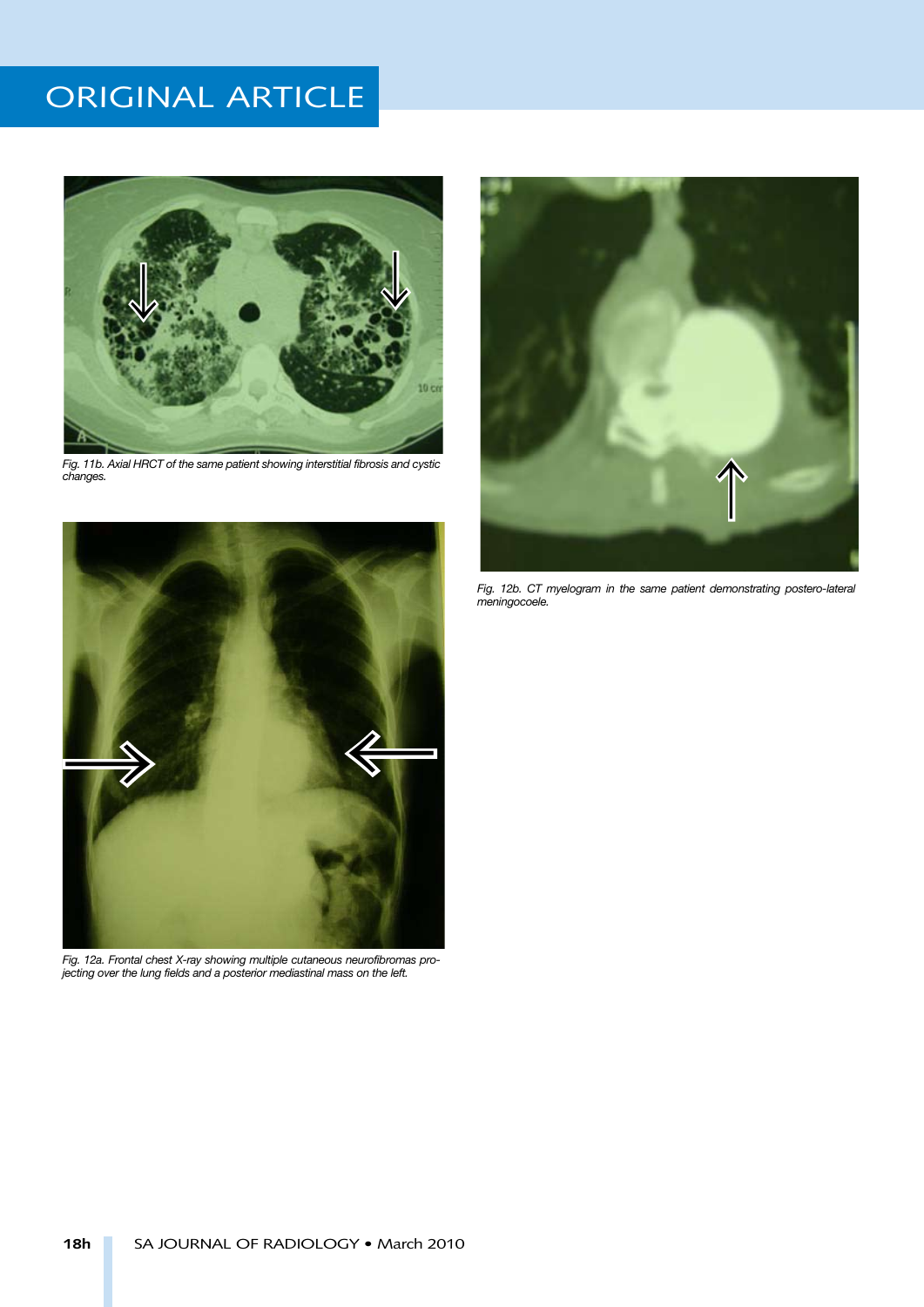

*Fig. 13a. Patient with NF1 presenting with radial fractures. Note also pseudoarthrosis of the ulna.*



*Fig. 13b. Anteroposterior X-ray of the forearm with thinned atrophic distal radius.*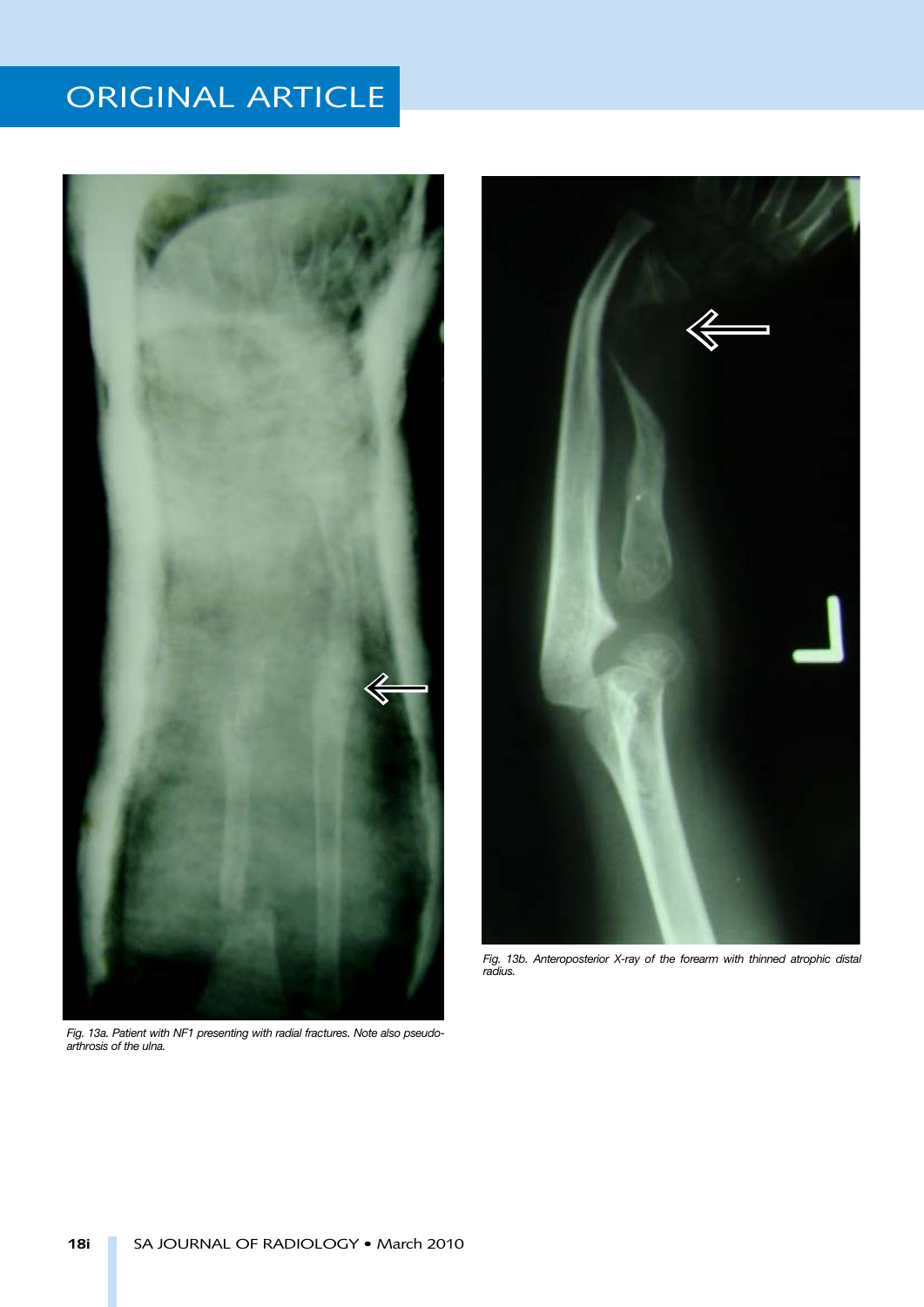

*Fig. 14a. Anteroposterior X-ray of the proximal tibia and fibula demonstrating endosteal sclerosis of the tibia and an intraosseous neurofibroma of the fibula with associated soft-tissue mass.*



*Fig. 14b. Anteroposterior radiograph of the knee with intraosseous neurofibroma of the proximal tibia.*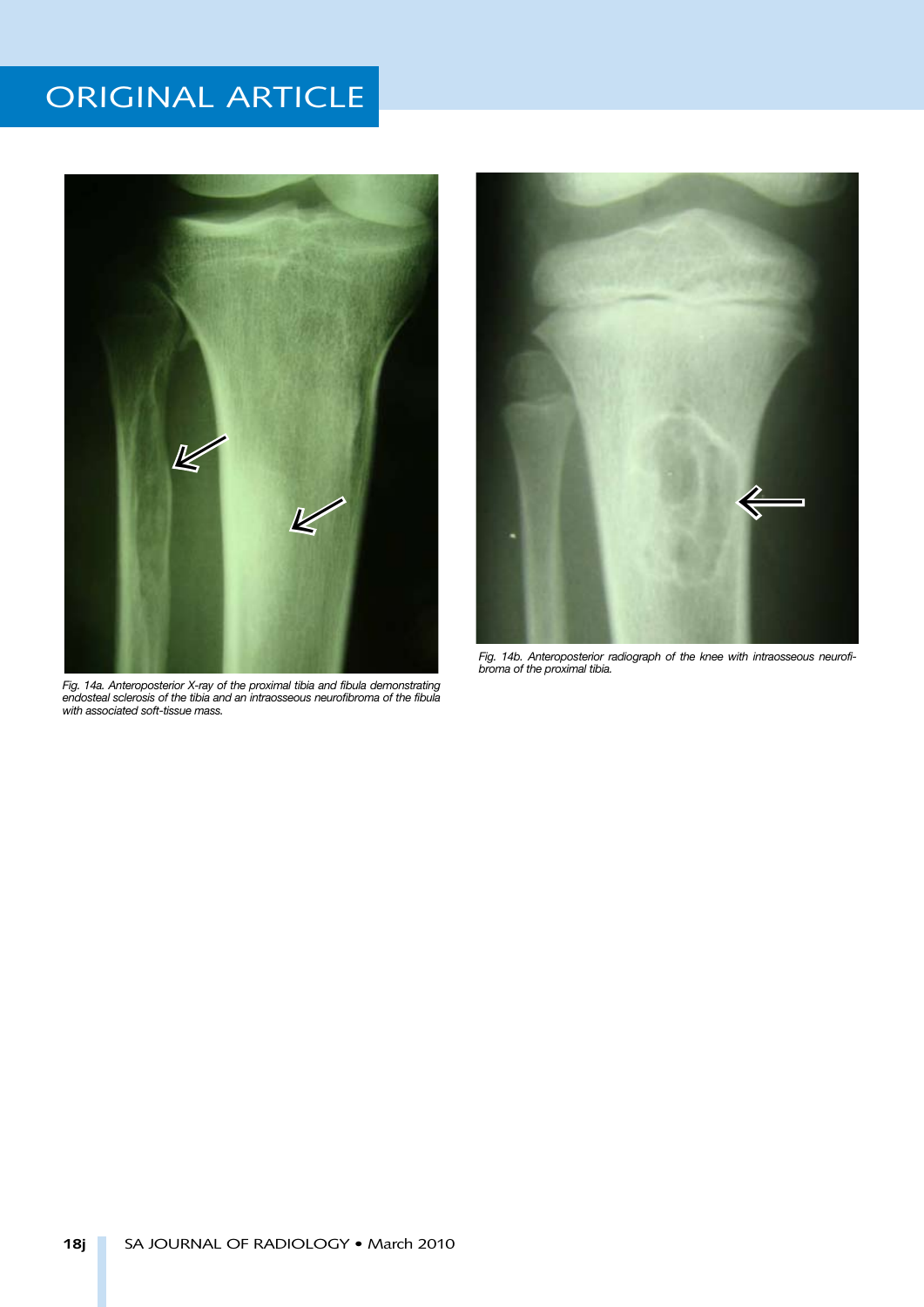

*Fig. 15a.*



*Fig. 15b. Frontal and lateral radiographs of the right foot showing macrodactyly (focal gigantism) of the 4th and 5th toes.*



*Fig. 15c. Posteroanterior X-ray of the chest with bilateral soft-tissue neurofibromas eroding the lateral ends of the clavicle.*



*Fig. 16a. Frontal X-ray of the hands showing large plexiform neurofibroma causing focal enlargement, elongation, thinning of the metacarpals and pressure changes (scalloping) of the bases of the metacarpals and carpal bones, also called a pachydermatocoele.*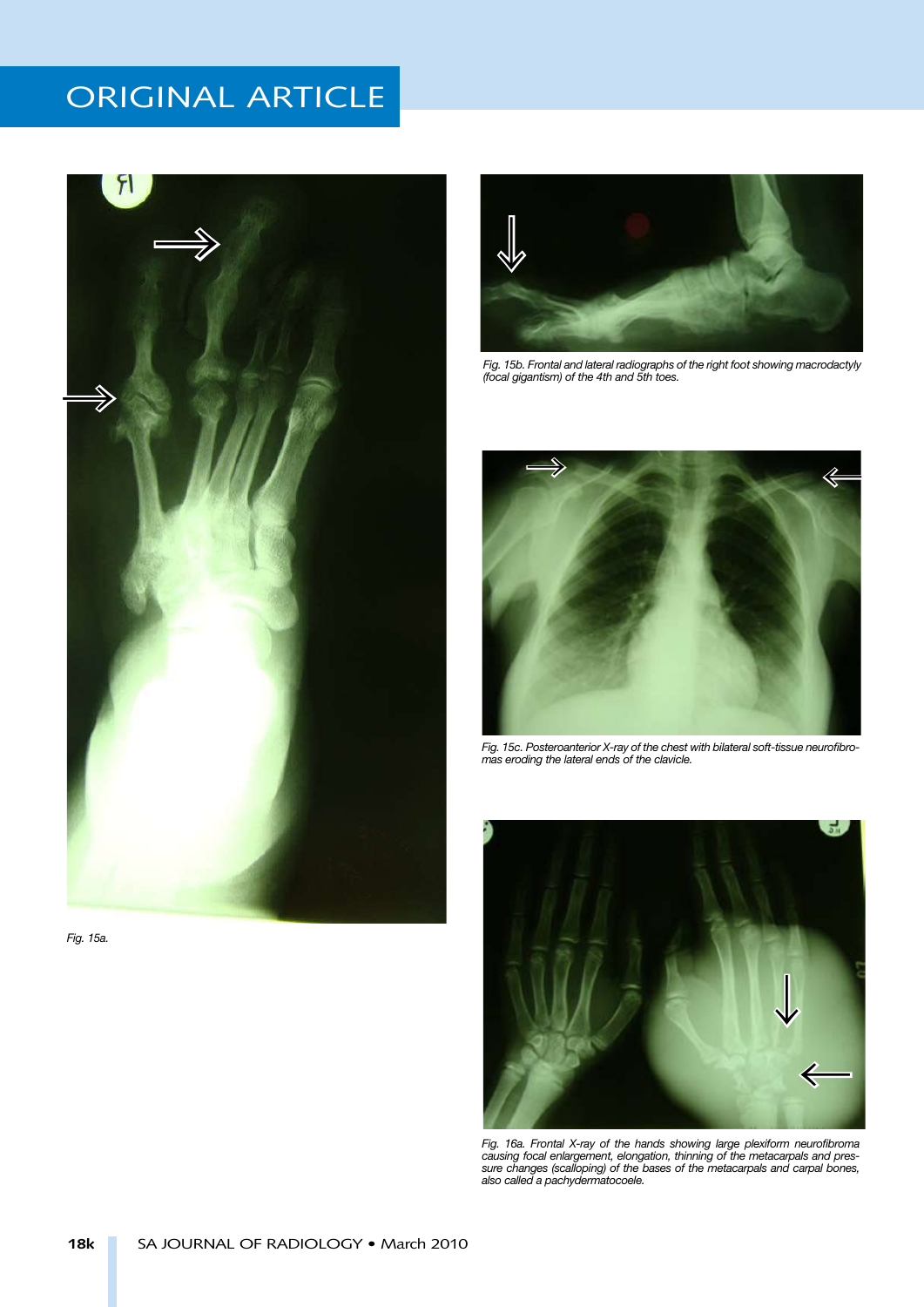

*Fig. 16b. CT scan of a different patient with a large right plexiform neurofibroma causing distortion of the abdominal wall.*



*Fig. 16c. Anteroposterior X-ray of the knee with soft-tissue neurofibroma of the knee with extensive pressure changes.*



*Fig. 16d. Lateral view of the cervical spine with a large anterior soft-tissue neurofibroma causing pressure erosion of the anterior margin of C3.*



*Fig. 17. Frontal X-ray of the terminal tufts with acreosteolysis owing to an overlying neurofibroma.*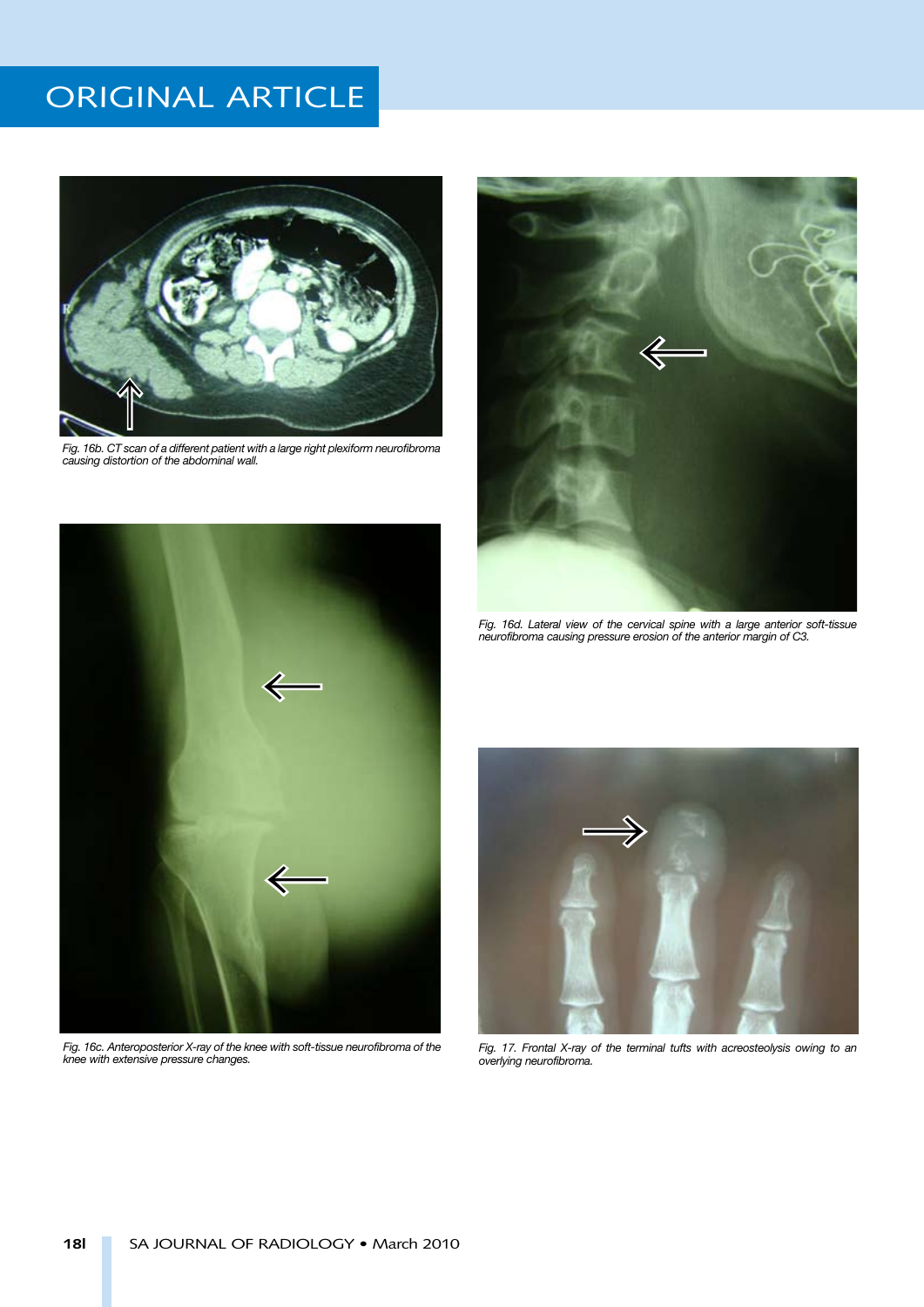

*Fig. 18a.*



*Figs 18a and b. Posteroanterior and lateral X-rays of the chest with sarcomatous change in the right posterior mediastinal neurofibroma with rib erosions. Note surgical clips (arrowed) in the neck from previous surgery.*



*Fig. 19a.*



*Fig. 19b.*